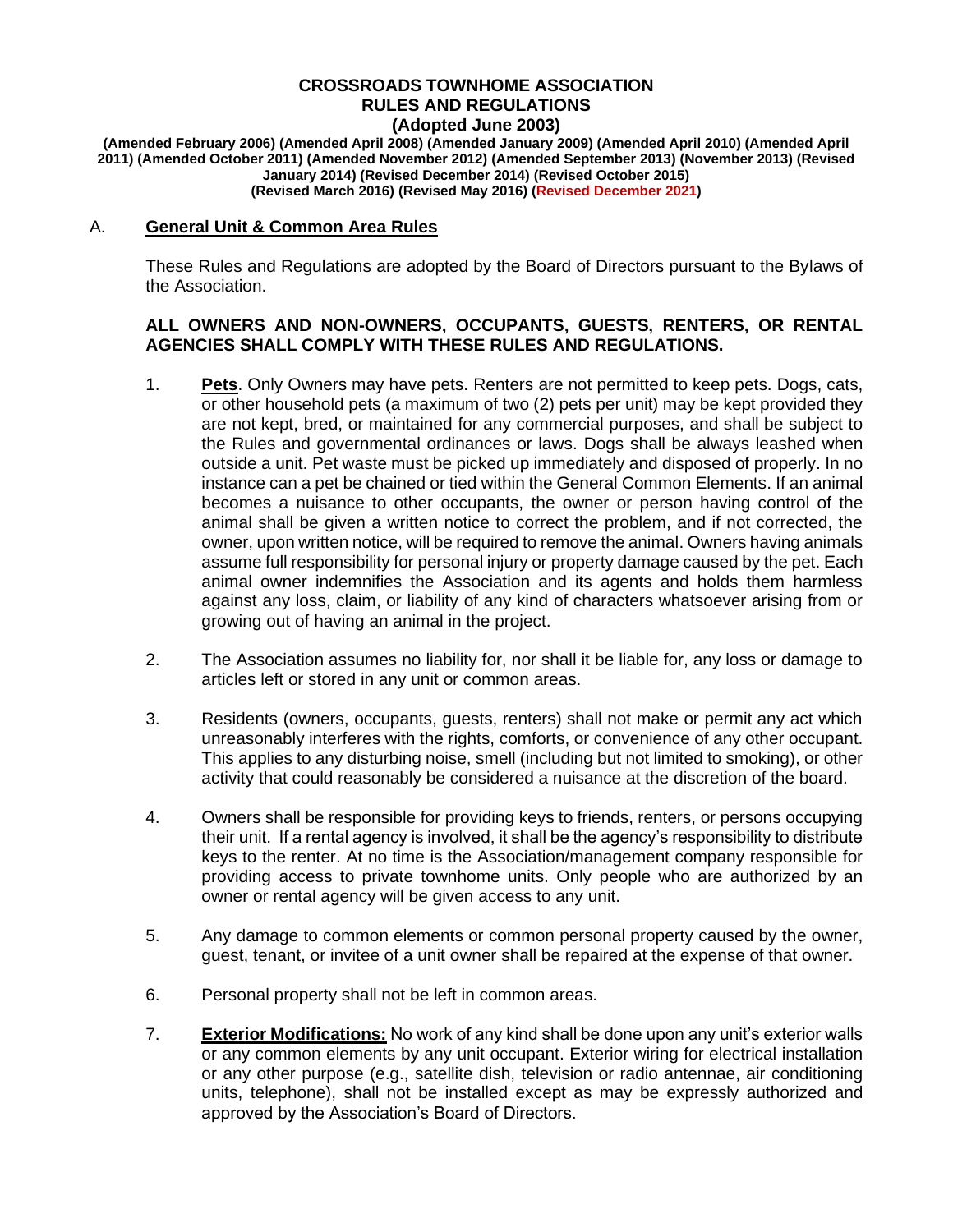Exterior elements have the potential to damage items the HOA is responsible for; therefore, these guidelines must be strictly followed, and the BoD must be notified prior to installation. Crossroads Townhomes HOA is not responsible for damage to units (e.g., water damage due to a leak, trim, or siding damage) due to poor installation. Upon external element removal, the homeowner is responsible to repair the holes made in the siding/trim. For all units; external elements cannot be installed on a roof and there can only be one entry point for the cable into the unit. External elements cannot be installed on the third-floor level. For the units along Meadow Drive (the row units), external elements can only be installed on the alley side. Installation on the cul-de-sac units will be on a case-by-case basis, as approved by the BOD since there is no consistency in building orientation

- 8. Unit owners are responsible for the actions of their guests, renters, and agents (including but not limited to rental agents and contractors)
- 9. Owners are responsible to ensure both short-term and long-term rentals comply with all town and county regulations.
- 10. Garbage and trash shall be disposed of only by use of garbage disposal units or by use of an HOA-provided dumpster.
- 11. Fireworks of any kind shall not be stored, carried, ignited, displayed, or exploded on any part of the Crossroads Townhomes property, except as expressly authorized by the Board of Directors.
- 12. Unit entry doors are not required to be keyed to a master key system. Owners who wish to permit the management company access to their home for the purpose of security checks, etc. must notify the managing agent in writing and provide a key to the Property Management Department. Rules regarding this arrangement are set by the property manager and the relationship is a private one between owner and property manager.
- 13. All equipment, furniture, tools, and other personal property shall be kept within each Unit. Storage of personal property (other than patio furniture, hot tubs, gas grills/fire pits) is not permitted on decks or grounds (e.g., bicycles, skis, snowboards, furniture, coolers, etc.). BBQ grills and fire pits (gas only) are allowed on decks only, BBQ grills and fire pits are not permitted on front or back porches.
- 14. All garage doors are to be kept closed except when entering or leaving, or when the unit owner/renter is working in the garage.
- 15. Owner and HOA responsibilities. The exterior of the buildings is a shared responsibility between the HOA and owners. Changes to and replacement of doors (garage and unit entry), windows, and decks require Architectural Approval as defined in section B.
	- a. The exterior of the garage (door panels) is an HOA responsibility. All interior areas of the garage, including but not limited to garage door openers, tracks, cables, springs, etc. are the responsibility of the unit owner.
	- b. Unit entry doors/frames are an owner's responsibility (maintenance and/or replacement). The HOA is only responsible for exterior painting when the exterior painting of the complex is done. Any door replacement requires the approval of the Board prior to installation.
	- c. Windows and window frames are the responsibility of owners. Any damage resulting from failed or leaking windows is the responsibility of the owners.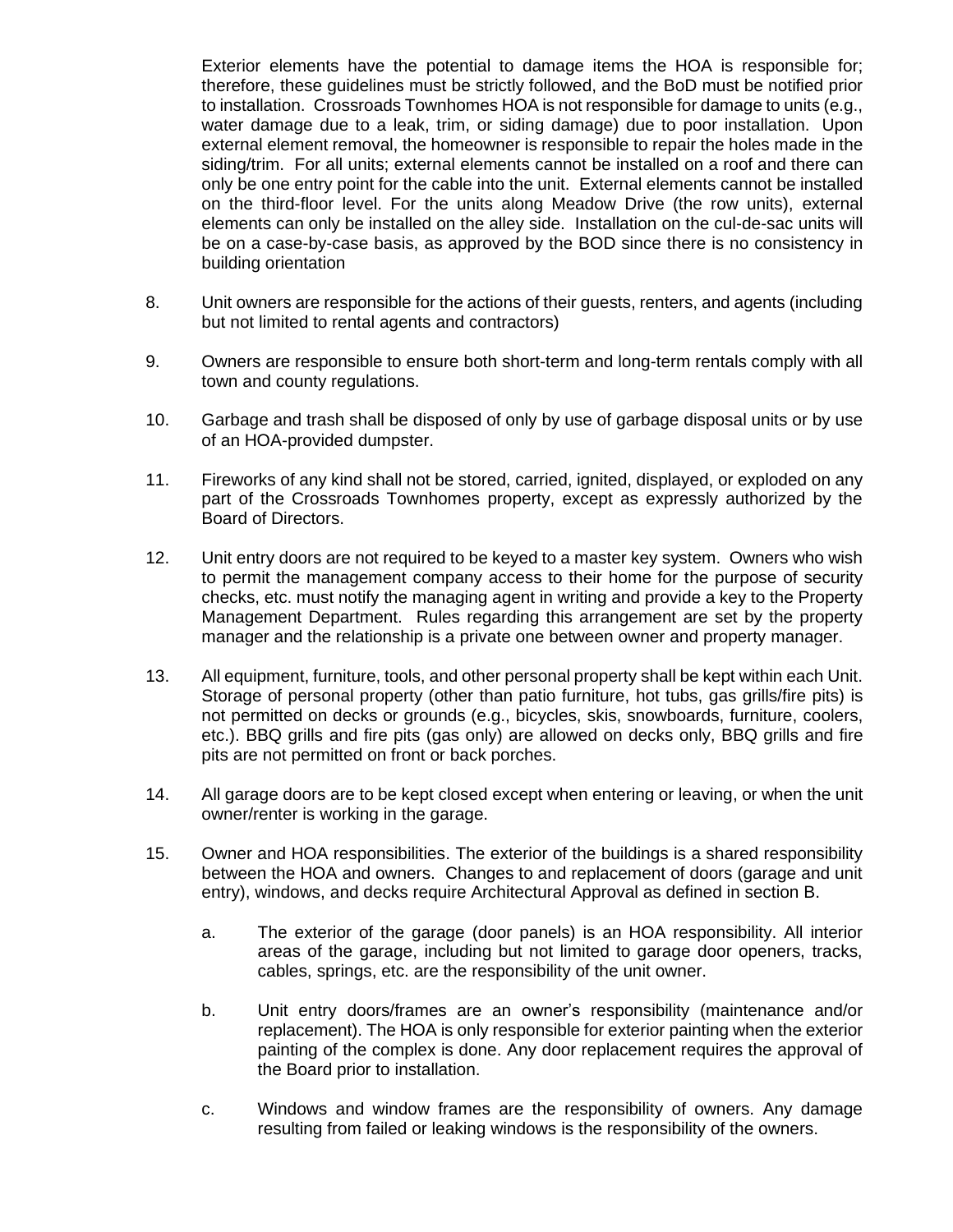- d. Deck boards are the responsibility of the owners.
- B. **Procedure for Architectural Approval for Modifications to Crossroads Townhomes.** To obtain approval of modification plans for exterior modifications, there must be a Board review of the following:
	- 1. Complete detailed plans including dimensions and detailed specifications, all drawn to scale, including materials to be used.
	- 2. The name of the contractor and evidence of the contractor's bondability.
	- 3. Copies of all applications for building permits and inspection for code compliance.
	- 4. Evidence of Builder's Risk Insurance.
	- 5. Personal letter of request for modifications by the actual owner.
	- 6. Owner must comply/meet with his/her detailed plans as specified in section 9.A. above and complete the work satisfactorily as judged by the Crossroads Townhomes Board.
	- 7. Owner must have written approval by three Board members before beginning modification.
	- 8. Upon completion of the modification, an inspection by Board members and/or the property manager will be conducted. The owner will be contacted prior to this inspection.

# C. **PARKING/VEHICLES**

- 1. Any traffic flow markings and signs regulating traffic or parking on the premises shall be strictly observed.
- 2. Common driveways shall not be obstructed or used for any other purpose than ingress and egress.
- 3. Vehicles in non-operative condition or unregistered vehicles parked on Crossroads Townhome grounds shall be towed. The cost of towing will be paid by the owner of the unit or the owner of the vehicle. Working on vehicles is not permitted in common areas (e.g., overflow parking) except for emergency repairs.
- 4. No house trailer, recreation vehicle, camping trailer, boat trailer, hauling trailer, or boat or accessories thereto, commercial trucks or vans of any type shall be parked, stored, or maintained on Crossroads Townhome grounds, including the streets adjoining the grounds unless the same is stored, parked, or maintained wholly within the enclosed garage area of the unit of the Owner thereof.
- 5. All vehicles (recreational or not) must meet the following size restrictions: Maximum height of 109"; maximum width of 86.5"; maximum length of 290". The maximum weight is 7,500 pounds. Regardless of unit dimension allowance, no vehicle may occupy more than one parking space and shall not restrict access to adjoining driveways or parking spaces. Owners are subject to fines for such violations.
- 6. Parking in the cul-de-sac shall only occur if overflow spaces are full, shall not violate the ordinance, restrict traffic, or impede emergency vehicles, and vehicles shall be moved for snow removal operations.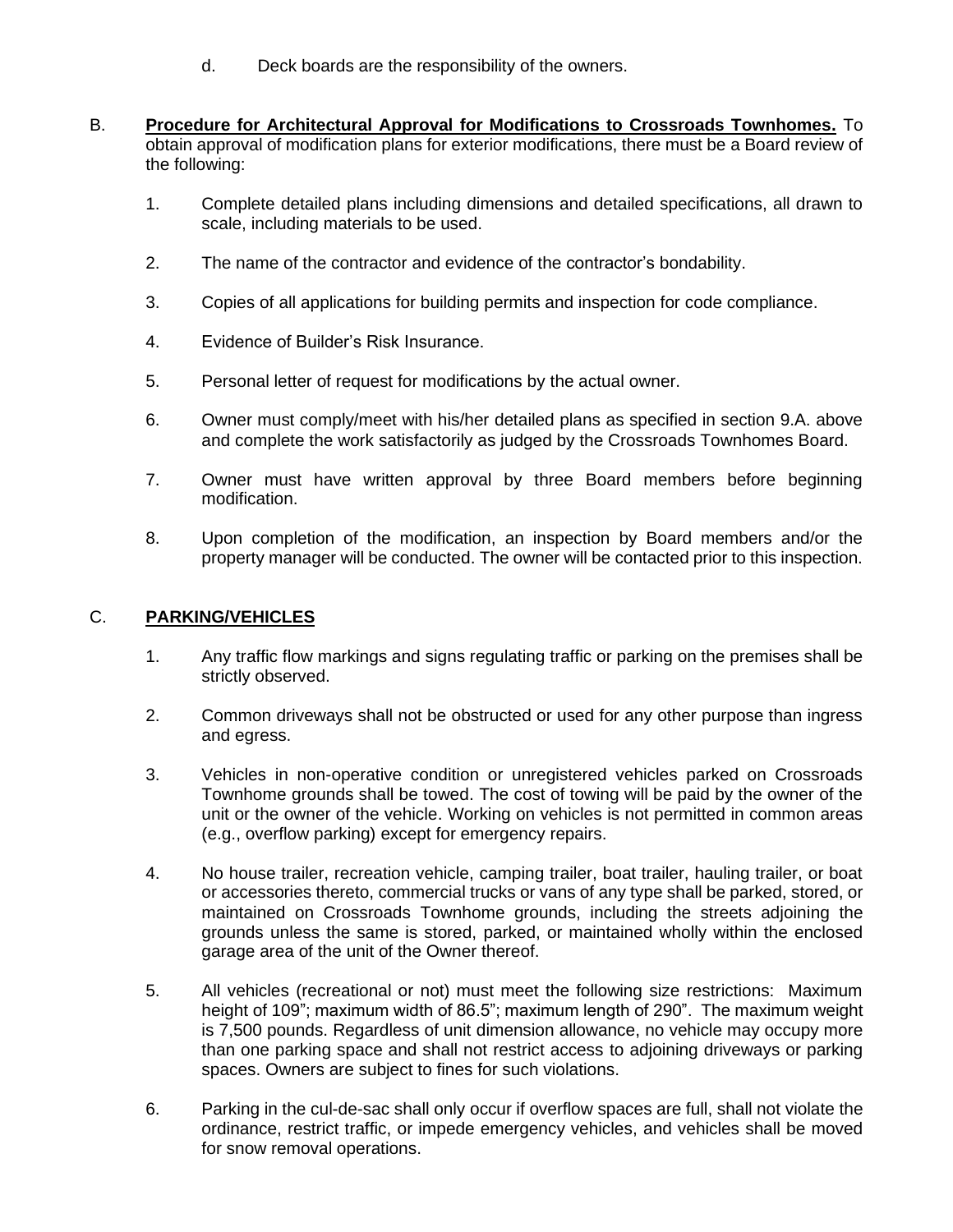- 7. **Exterior Parking:** Overflow parking is intended for visitors. Owners and renters should park their privately owned vehicles within their garage. Each unit will be issued one parking permit with a permit number that allows one vehicle to be parked in the overflow parking areas located at the south side of the alleyway and in the cul-de-sac. Parking permits provided by other management agencies are not valid. Each vehicle parked in an exterior overflow space must abide by the following rules:
	- a. The vehicles parked in overflow parking must have the unit's parking permit on the vehicle's dashboard/rearview mirror so that the permit number is easily visible from outside the vehicle.
	- b. The vehicle may be parked in the overflow parking provided it is a regularly driven vehicle (not being stored). A regularly driven vehicle is defined as a vehicle that is regularly used and not parked for longer than 48 hours in the same parking spot. Vehicles belonging to short-term visitors may also be parked in the overflow parking spaces but will count against the one (1) vehicle per unit limit.
	- c. Vehicles parked in the overflow parking without a valid permit that is easily visible on the dashboard/rearview mirror may be towed immediately with no notice.
	- d. Vehicles parked in violation of the overflow parking rules *with* a valid permit are subject to fines in accordance with the penalty schedule defined in Section E.
	- e. All vehicles parked in exterior spaces must be moved for snow removal every time there is measurable snowfall.
	- f. Replacement pass fees are as follows:
		- (1) \$25 for the first replacement.
		- (2) \$50 for the second replacement.
		- (3) After that, the price of replacement passes will escalate by \$25 per pass replacement to a maximum of \$100 for all subsequent replacement passes. Owners are responsible for the cost of replacing missing permits
	- g. Parking in front of garages is permitted only for those cul-de-sac/alleyway units that have room to do so without impeding traffic or garage access for neighboring units. Units that MAY park in front of their garage are:

| 711 A | 687 A                                                 |
|-------|-------------------------------------------------------|
| 711 B | 687B                                                  |
| 705 A | 685 A                                                 |
| 705 B | 685 B                                                 |
| 691 A | 683 A                                                 |
| 691 B | 683 B                                                 |
| 689 A | 681 A                                                 |
| 689 B | 681 B                                                 |
|       | Units that MAY NOT park in front of their garage are: |
| 741 A | 729 B                                                 |
| 741 B | 723 A                                                 |
| 735 A | 723 B                                                 |
| 735 B | 717 A                                                 |
| 729 A | 717 B                                                 |

Any vehicles parked outside the garage that obstructs traffic or garage access for neighboring units will be subject to ticketing and/or towing at the owner's expense.

h. Vehicles in violation of any parking regulations are subject to ticketing and/or towing without notice at the owner's expense.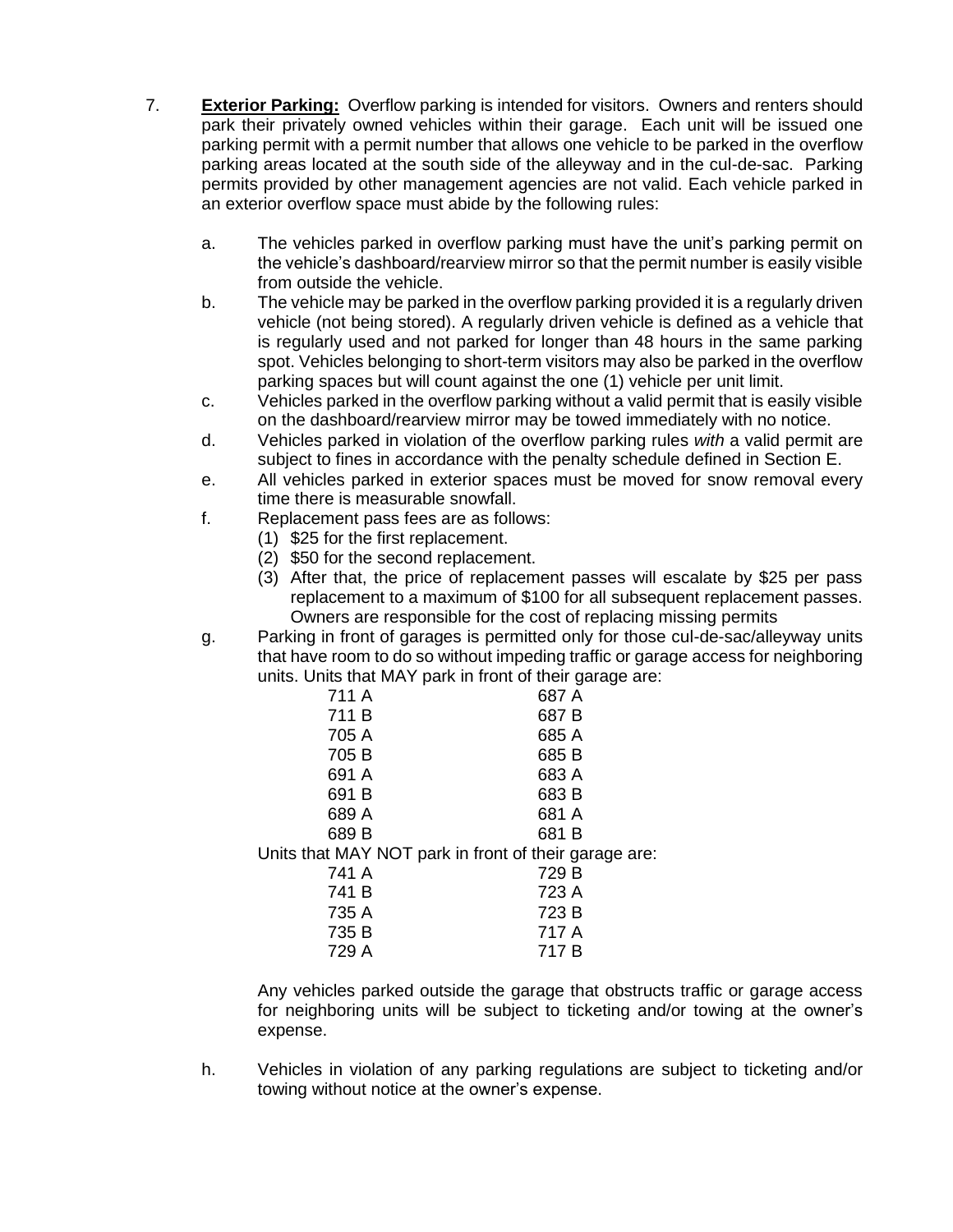- D. In accordance with Article VIII, 8.3 of the Declaration, "The deductible amount, if any, on any insurance policy purchased by the Executive Board may be treated as a Common Expense payable from Annual Assessments or Special Assessments, or as an item to be paid from working capital reserves established by the Executive Board; alternatively, **the Executive Board may treat the expense as an assessment against an Owner whose unit is specifically affected** by the damage or whose negligence or willful act resulted in damage."
	- 1. The Association or its management company shall retain for no less than three years any evidence received from the buyer of any unit in compliance with 38-35.7-102 [*[Colorado Revised Statutes Title 38. Property Real and Personal](https://codes.findlaw.com/co/title-38-property-real-and-personal/co-rev-st-sect-38-35-7-102.html) § 38-35.7-102. Disclosure--common interest community--obligation to pay assessments--requirement for architectural approval*].
	- 2. **Comcast Digital Cable Boxes:** All Comcast Digital Cable boxes that were added as part of the digital upgrade in 2013 are the financial responsibility of each unit owner. The HOA and the Managing Agent have no fiscal responsibility for these boxes. Should a unit sell, it is up to the buyer and seller to ensure all boxes are accounted for. The same holds if the unit is rented and there is a change in tenancy. Owners are solely responsible for the digital cable boxes.

## E. **Enforcement of Rules and Regulations.**

The Board of Directors has the authority to institute a schedule of reasonable charges against owners or their agents for violation of these Rules and Regulations, the Bylaws, the Declaration, and the Articles of Incorporation. Reasonable procedures (including notice of alleged violations and opportunity to be heard by a grievance committee) shall be implemented by the Board. All fees, charges, and penalties imposed by the Board and costs incurred by the Association in enforcing the Rules and Regulations, By-Laws, and Condominium Declaration of the Association shall be charged to the violating owner. Each day that a violation continues after notice shall be considered a separate violation.

The Board shall have the authority to take any remedial action it deems appropriate in the event of a violation of these Rules and Regulations, the By-Laws, or the Declaration, including assessment of charges and penalties, the filing of a lien, the filing of an action for injunction or money judgment, and/or filing of a suit for unlawful detainer.

The foregoing Rules and Regulations are subject to amendment by the Board of Directors.

**PENALTY SCHEDULE** (Succeeding violations within 12 months from the date of the latest violation will result in additional fines.)

| 1 <sup>st</sup> Offense:<br>2 <sup>nd</sup> Offense:<br>3 <sup>rd</sup> Offense: | A written warning.<br>\$100 assessment against the owner of the unit.<br>\$200 assessment against the owner of the unit. |
|----------------------------------------------------------------------------------|--------------------------------------------------------------------------------------------------------------------------|
| 4 <sup>th</sup> Offense:                                                         | \$300assessment against the owner of the unit.                                                                           |
| 5 <sup>th</sup> and each following Offense:                                      | \$500 assessment against the owner of the unit.                                                                          |

F. **PROCEDURE FOR COLLECTION OF DELINQUENT ACCOUNTS.** Policy adopted 11/27/13; effective 1/1/14. The policy is attached to these Rules and Regulations.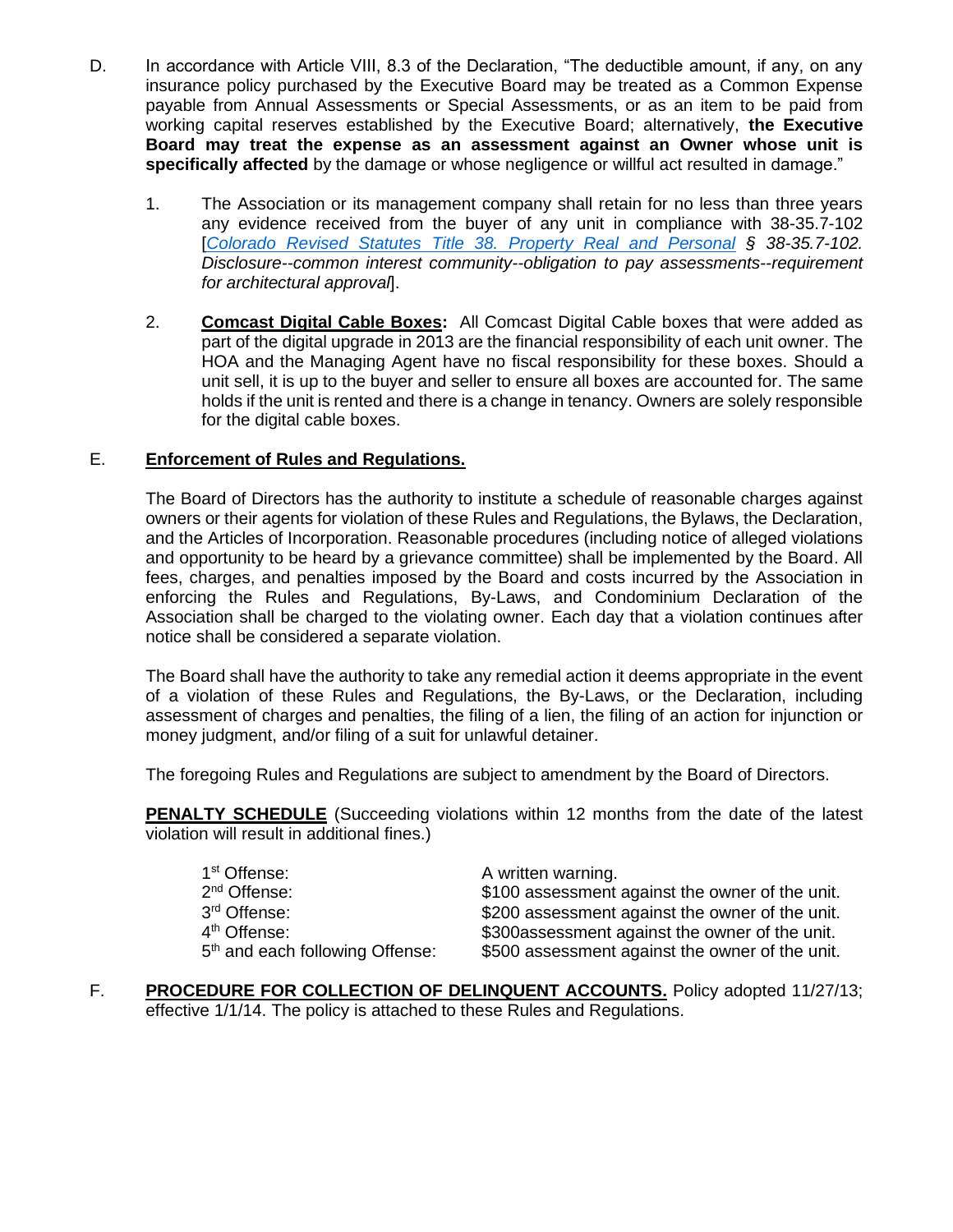#### **POLICY GOVERNING THE COLLECTION OF UNPAID ASSESSMENTS FOR CROSSROADS TOWNHOMES HOMEOWNERS' ASSOCIATION (Adopted November 27, 2013 – Effective January 1, 2013)**

#### *WHEREAS*,

- A. The Crossroads Townhomes Homeowners Association (the "Association") is the unit owner's association for Crossroads Townhomes.
- B. The Association is required to adopt a written policy governing the collection of unpaid assessments pursuant to C.R.S. § 38-33.3-209.5(5) as amended effective January 1, 2014.

*NOW, THEREFORE*, the Association adopts the following Policy Governing the Collection of Unpaid Assessments (the "Collection Policy"):

- 1. Use of Terms.
- 1.1. Capitalized terms not otherwise defined in this Collection Policy have the same meaning as in the Declaration.
- 1.2. The term "Assessment" refers to all fees, charges, late charges, attorney fees, fines, and interest imposed by the Association. Except as noted in this Collection Policy, all Assessments are treated the same.
- 1.3. The term "Regular Assessment" refers to the periodic payments due from each Owner to the Association and is commonly known as "dues."
- 1.4. The term "Special Assessment" refers to irregular payments due from each Owner to the Association from time to time.
- 2. Mandatory Nature of and Effect of Policy. The Association is required to follow this Collection Policy governing the collection of unpaid Assessments. Notwithstanding the foregoing, the Association's failure to comply with this Collection Policy shall in no event limit an Owner's liability for unpaid Assessments, which are always each Owner's responsibility. This Collection Policy shall supersede any provision of the declaration, bylaws, articles, or rules and regulations to the contrary. It replaces all previous collection policies that may have been adopted by the Association. The imposition of fines is governed by a separate fine policy; however, once fines are imposed, they are subject to enforcement under this Collection Policy.
- 3. Due Date and When Past Due and Delinquent.
- 3.1. Each Regular Assessment must be paid to the Association on or before the first day of each month and is late after the 15<sup>th</sup>.
- 3.2. Each Special Assessment must be paid to the Association at a date to be fixed by the Executive Board at the time of imposing the Special Assessment.
- 3.3. All other Assessments must be paid immediately from the time they are imposed.
- 3.4. All Assessments will be considered past due and delinquent if not paid by the Owner by the due date.
- 3.5. If an owner fails to pay any Regular Assessments when due, the Association may accelerate and call due to the entire balance of Regular Assessments for the remainder of the fiscal year and require the Owner to pay them immediately. The Association may later elect to decelerate the account if desired.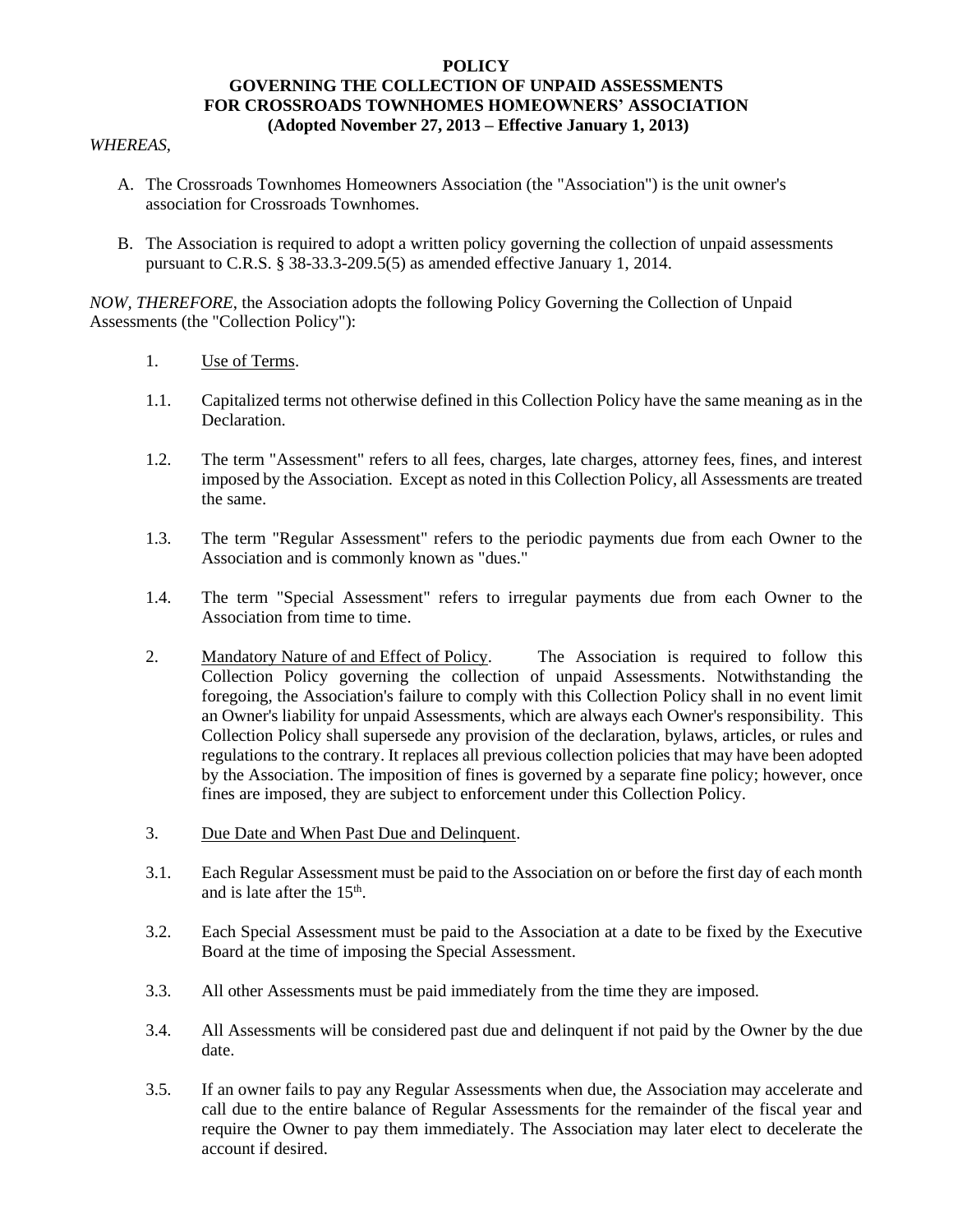- 4. Late Fees. The Association will impose a late fee of \$50 for each payment that is past due and delinquent.
- 5. Interest. The Association will impose interest of 18% per annum on unpaid Assessments compounding monthly on the first day of each month.
- 6. Returned-Check Charges. Any Owner whose check, draft, or order for the payment of money upon any bank, depository, person, firm, or corporation is not paid upon its presentment is liable to the Association as provided in C.R.S. § 13-21-109 (the bad check statute). For purposes of the bad check statute, the bad check charge will be \$20.00. Nothing herein shall prevent the Association from referring the matter to the appropriate authority for criminal prosecution.
- 7. Collection Process.
- 7.1. Billing and Notice Policy. The Association will endeavor to send each Owner periodic statements. Sending statements is a courtesy only and does not affect an Owner's liability for unpaid Assessments, which are always the Owner's responsibility. No excuses. Statements shall be sent to the Owner's last known address and Owners are responsible for making sure the Association has current billing information. **The risk of non-delivery of notices is at all times on the Owner.** Owners may request that notices be sent to a designated electronic mail address. Otherwise, notices shall be sent by regular mail and/or certified mail.
- 7.2. **Payments. Payments may only be made by depositing funds to the Association's bank account.** Information about payment options may be obtained from the Association's manager. **Payment may not be delivered directly to the Association's manager at its offices or by mail and, to the extent that the Association accepts a payment delivered directly to the Association's manager, the payment will be deemed paid when actually deposited into the Association's account by the manager even if there is a delay that causes additional charges to accrue on the account.**
- 7.3. Notice of Delinquency. Before the Association turns over a delinquent account to a collection agency or refers it to an attorney for legal action, the Association, or its managing agent, will send the Owner at least one "Notice of Delinquency" in substantially the form attached as **Exhibit A**. The Association may send an Owner any number of Notices of Delinquency before proceeding with more formal collection action without prejudice to its collection rights. Payments will be applied as provided in the Notice of Delinquency and the Association's acceptance of less than the full amount owed shall never constitute accord and satisfaction or affect the Association's rights with respect to the collection of the balance except as expressly acknowledged by the Association in writing.
- 7.4. Referral to Collection Agency or Attorney. If an Owner has not paid the full amount owed on a delinquent account within thirty (30) calendar days after the mailing of a Notice of Delinquency, the Association will turn over the account to a collection agency or refer it to an attorney for legal action. A delinquent owner is liable for all collection costs, including attorney's fees, with or without suit. It shall be reasonable for the attorney to charge up to \$275 per hour for collection and/or customary flat rates. The minimum charge for attorney fees for any referral to the Association's attorney is \$300. The collection agency or attorney may pursue the collection of the account using any means permitted by law, including through the appointment of a receiver. Once the Association turns the account over to a collection agency or refers it to an attorney for legal action, all subsequent communications regarding the account must be handled through the collection agency or attorney until the matter is resolved.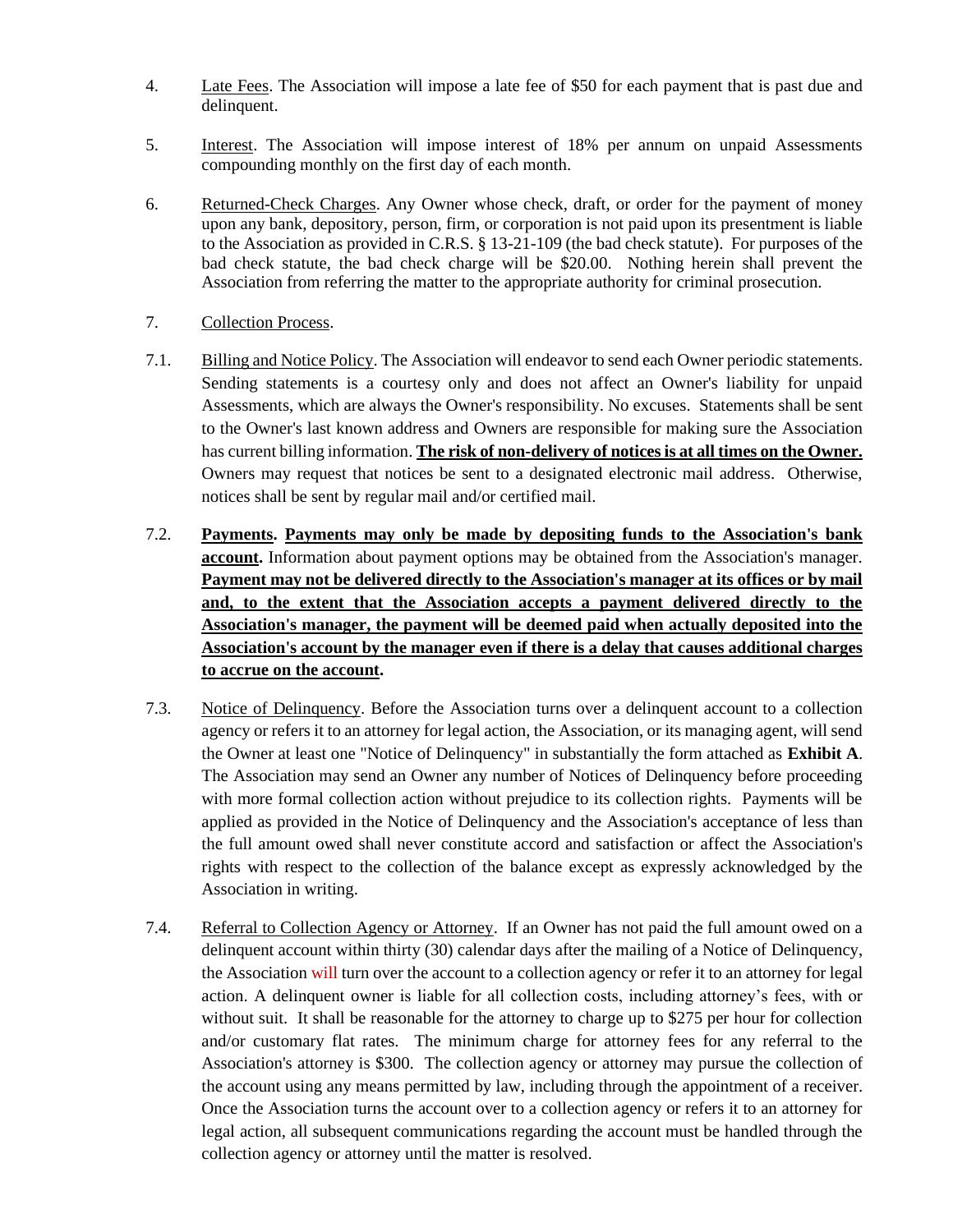### 8. Payment Plan and Forbearance.

- 8.1. The Association will make a good faith effort to coordinate with a delinquent Owner to set up a payment plan ("Payment Plan"), except that this section does not apply if the Owner does not occupy the unit and has acquired the property as a result of (a) a default of a security interest encumbering the unit; or (b) foreclosure of the Association's lien, or the Owner has previously entered into a Payment Plan. For purposes of this provision, an Owner does not occupy the unit and is not entitled to a Payment Plan, if the Owner is a legal entity such as a limited liability company, corporation, partnership, or trust.
- 8.2. The Payment Plan will be in a form agreed by the Association and the Owner. In general terms, the Payment Plan will permit the Owner to pay the deficiency in equal installments over a period of at least six months. The Owner will be required to agree to the amount owed and to stipulate to judgment and foreclosure of the Association's lien if the Owner does not pay as required by the Payment Plan. The Payment Plan will include other terms as required by the Association. If the Association and the Owner are unable to agree to the final terms of a Payment Plan after a reasonable opportunity for negotiation, the Association may proceed with collection of the account through any means permitted by law. The Association is entitled to charge the Owner for its attorney fees relating to the preparation and negotiation of a Payment Plan.
- 8.3. The Association may, in its discretion, forebear enforcement of this Collection Policy, including entering into forbearance agreements with delinquent Owners, if it determines this to be in the best interest of the Association.
- 8.4. No agreement is enforceable unless reduced to a writing signed by the Association and the Owner.
- 9. Suspension of Voting Rights. An Owner's voting rights shall be automatically suspended during any period that the Owner is delinquent in payment of Assessments.
- 10. Effect of Bankruptcy. If any Owner files bankruptcy, the Owner will not be personally responsible for Assessments accruing before the Owner filed bankruptcy but will be responsible for all Assessments accruing after the Owner filed bankruptcy. A bankruptcy filing shall not affect the Association's right to claim a lien for any unpaid Assessments. The Association may immediately turn the matter over to its attorney upon receipt of notice that an Owner filed bankruptcy.
- 11. Charge for Accounting. Any request for an accounting pursuant to C.R.S. § 38-33.3-316(8) shall be accompanied by payment of \$50.00 for the cost of responding to the request; the time for the Association to respond to such request shall run from when the payment is made.
- 12. Lien for Assessments. The Association has a lien on each unit for the full number of unpaid Assessments. The Association is not required to record a special notice of its lien in the public records, but it may choose to do so, and the delinquent Owner will then be responsible for a \$50 lien filing fee. The lien can be foreclosed to satisfy the debt in like manner as a mortgage on real estate subject to the following restrictions:
- 12.1. The balance of the Assessments must equal or exceed six months of Regular Assessments based on a periodic budget adopted by the Association before the commencement of any foreclosure; and
- 12.2. The Executive Board must formally resolve, by a recorded vote, to authorize the filing of a foreclosure action on an individual basis. The Executive Board may not delegate its duty to act under this provision. For purposes of this provision, a "recorded vote" is one in which the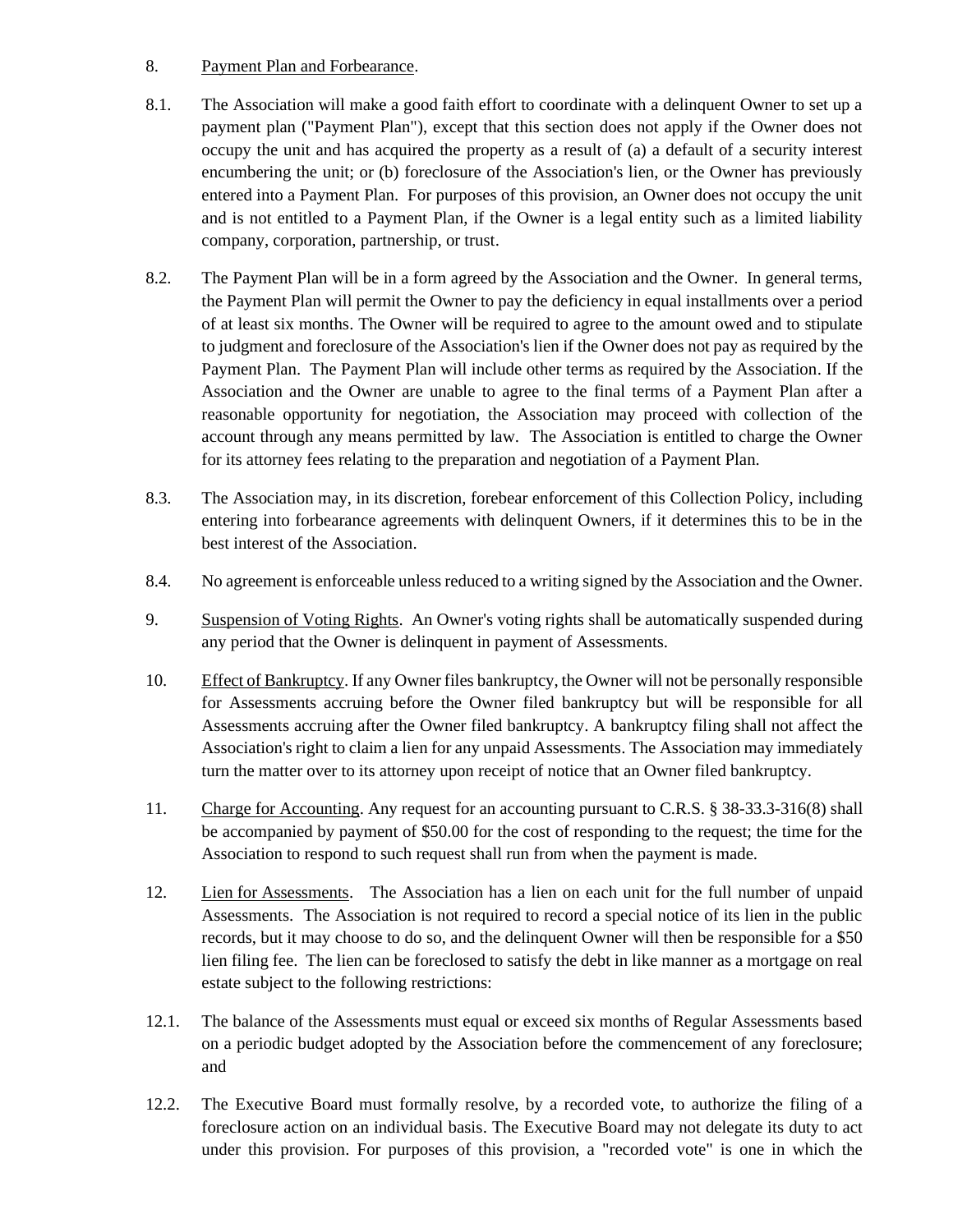individual votes of the members of the Executive Board voting for the resolution, or the fact that the vote was unanimous, are reflected in the records of the Association and/or the resolution. The resolution will be filed in the foreclosure action. The members of the Executive Board may vote concerning such resolution by electronic mail and are not required to personally sign the resolution if it is signed by at least one officer for the Association. Signatures may be transmitted electronically.

- 13. Assignment of Collection Rights. The Association may assign its collection rights to any person and that person will then have all rights and responsibilities of the Association with respect to the assigned rights. When the Association assigns its collection rights, the assignee shall receive the right to collect the Assessments as of a specified date together with all collection expenses, including attorney fees, relating to those Assessments. Assessments accruing after the date of any such assignment will be paid to the Association in the normal course and the Association will retain all collection rights with respect to them such that an Owner may be delinquent regarding paying Assessments to the assignee and current regarding paying Assessments to the Association. Once the Association assigns its collection rights, the Owner must deal directly with the assignee with respect to the Assessments assigned. The Association may enter into "standby" agreements whereby it agrees not to take enforcement action with respect to new Assessments until an assignee completes enforcement with respect to assigned Assessments. Enforcement of new Assessments and assigned Assessments may take place concurrently and the Association and the assignee may assert concurrent enforcement rights in a single enforcement action coordinated by them subject to an agreement concerning the final disposition of proceeds. These arrangements will not affect an Owner's obligations with respect to unpaid Assessments and are therefore not subject to challenge by Owners.
- 14. Effect of Prior Decisions and Business Judgment Rule. The Association is not bound to decisions with respect to one set of facts and circumstances when it comes to its decisions regarding another set of facts and circumstances concerning the enforcement of this Collection Policy. The Association's actions are governed by the business judgment rule, which holds that good faith acts of the directors of the Association that are within the powers of the Association and exercise of honest business judgment are valid.

 $K$ lug Law Firm, LLC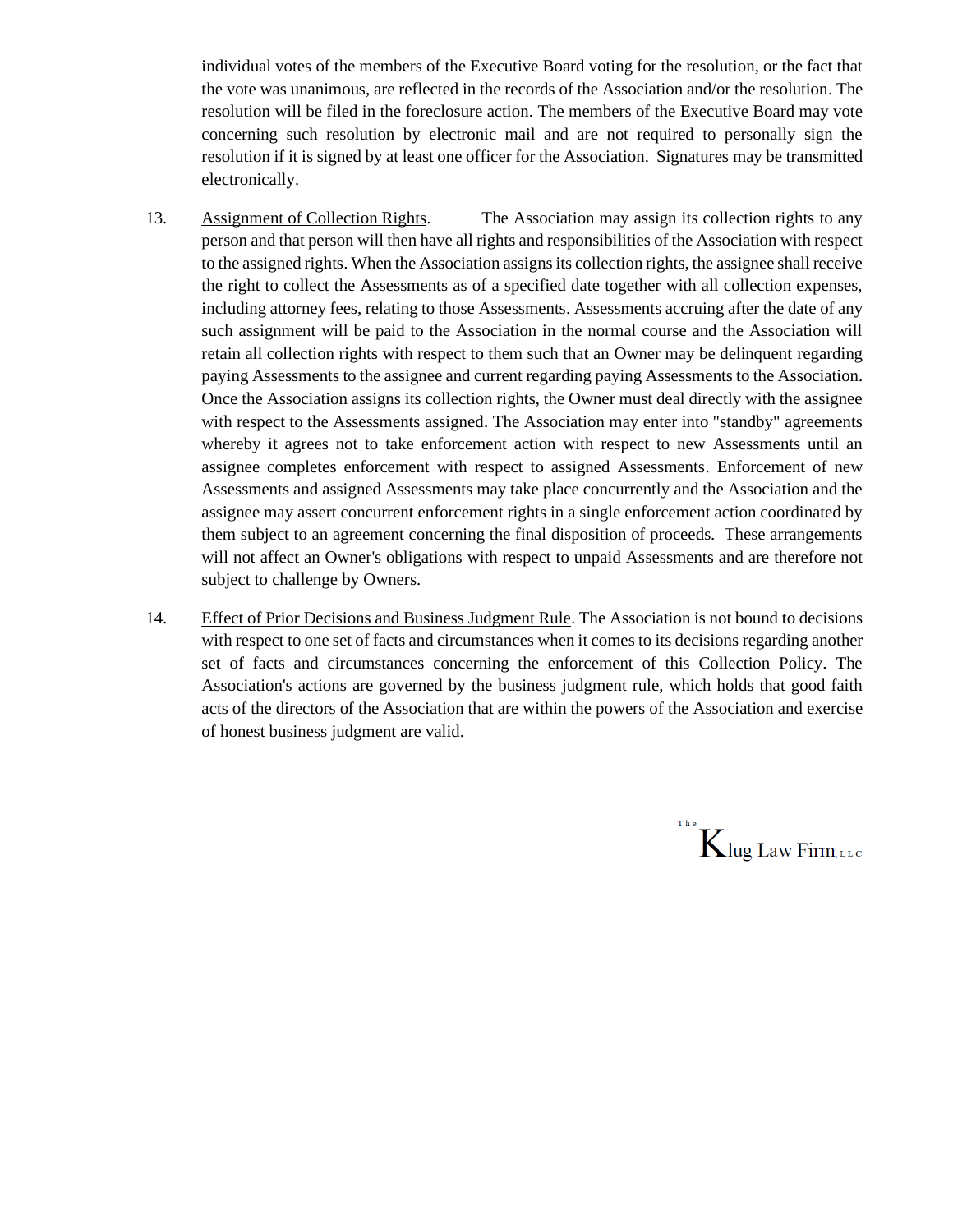[Date]

[Name of Owner] [Address]

Re: Notice of Delinquency

Dear Owner:

As an Owner of a unit in \*\*\* (name of association), you are obligated to pay common expense assessments to the Association. Our records show that your account is delinquent. Pursuant to the Association's Collection Policy and applicable law, you are hereby given Notice of Delinquency as follows:

| <b>Total amount due:</b>                                                                                                  | ***                                                                                                                                                                                                                                                                                                                                                                                                                                                                                                                                                      |
|---------------------------------------------------------------------------------------------------------------------------|----------------------------------------------------------------------------------------------------------------------------------------------------------------------------------------------------------------------------------------------------------------------------------------------------------------------------------------------------------------------------------------------------------------------------------------------------------------------------------------------------------------------------------------------------------|
| Whether the opportunity to<br>enter into a payment plan exists:                                                           | $\Box$ Yes, there is an opportunity for you to enter into<br>a payment plan pursuant to the Collection Policy<br>and applicable law. If you wish to discuss your<br>options, please contact the Association's attorney,<br>Noah Klug, by sending an email to<br>Noah@TheKlugLawFirm.com referencing your<br>name, unit number, mailing address, and phone<br>number, and the fact that you would like<br>information about a payment plan. Mr. Klug will<br>then review the account and contact you with<br>information about your payment plan options. |
|                                                                                                                           | $\Box$ No, there is not an opportunity for you to enter<br>into a payment plan because:                                                                                                                                                                                                                                                                                                                                                                                                                                                                  |
|                                                                                                                           | $\Box$ To our knowledge, you do not occupy<br>the unit and you acquired the property as the result<br>of a default of a security interest encumbering the<br>unit or foreclosure of the Association's lien; or                                                                                                                                                                                                                                                                                                                                           |
|                                                                                                                           | $\Box$ You previously entered into a payment<br>plan with the Association.                                                                                                                                                                                                                                                                                                                                                                                                                                                                               |
| The name and contact<br>information for the individual<br>you may contact to request a<br>copy of your ledger in order to | *** (name and contact information)                                                                                                                                                                                                                                                                                                                                                                                                                                                                                                                       |

**ACTION IS REQUIRED TO CURE THE DELINQUENCY AND FAILURE TO DO SO WITHIN THIRTY (30) CALENDAR DAYS MAY RESULT IN YOUR DELINQUENT ACCOUNT BEING TURNED OVER TO A COLLECTION AGENCY, A LAWSUIT BEING FILED AGAINST YOU, THE FILING AND FORECLOSURE OF A LIEN AGAINST YOUR PROPERTY, OR OTHER REMEDIES AVAILABLE UNDER COLORADO LAW.**

**The method by which payments may be applied on your delinquent account:** 

**verify the amount of the debt:**

Payments received on your account will be applied first to the oldest Assessments imposed on the account.